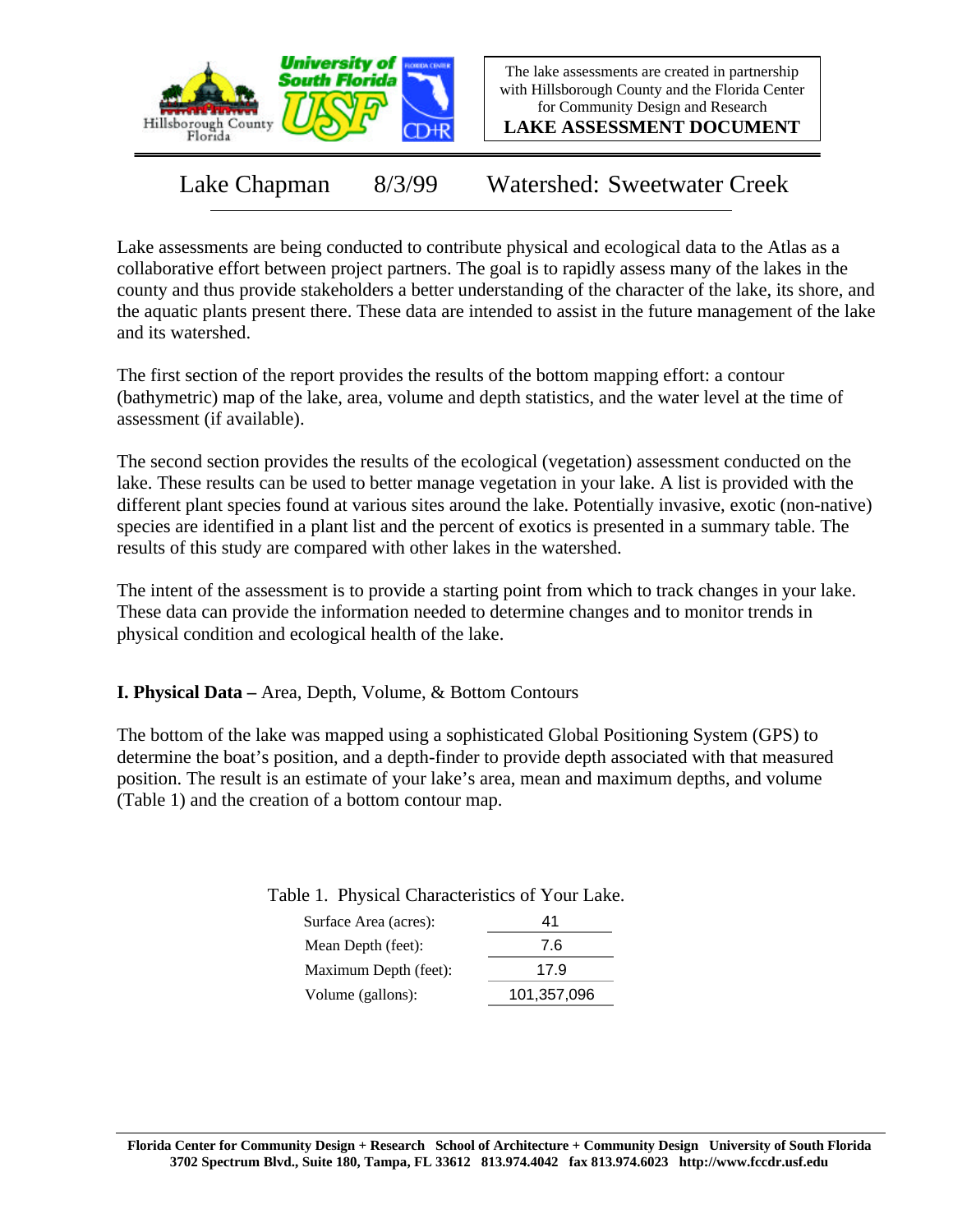

E X P L A N ATIO N : S u r v e y Date August 3, 1999 La k e water level was 0 . 6 0 f t a b o v e sea level when the lake w a s s u rv eyed. Contours a r e expressed



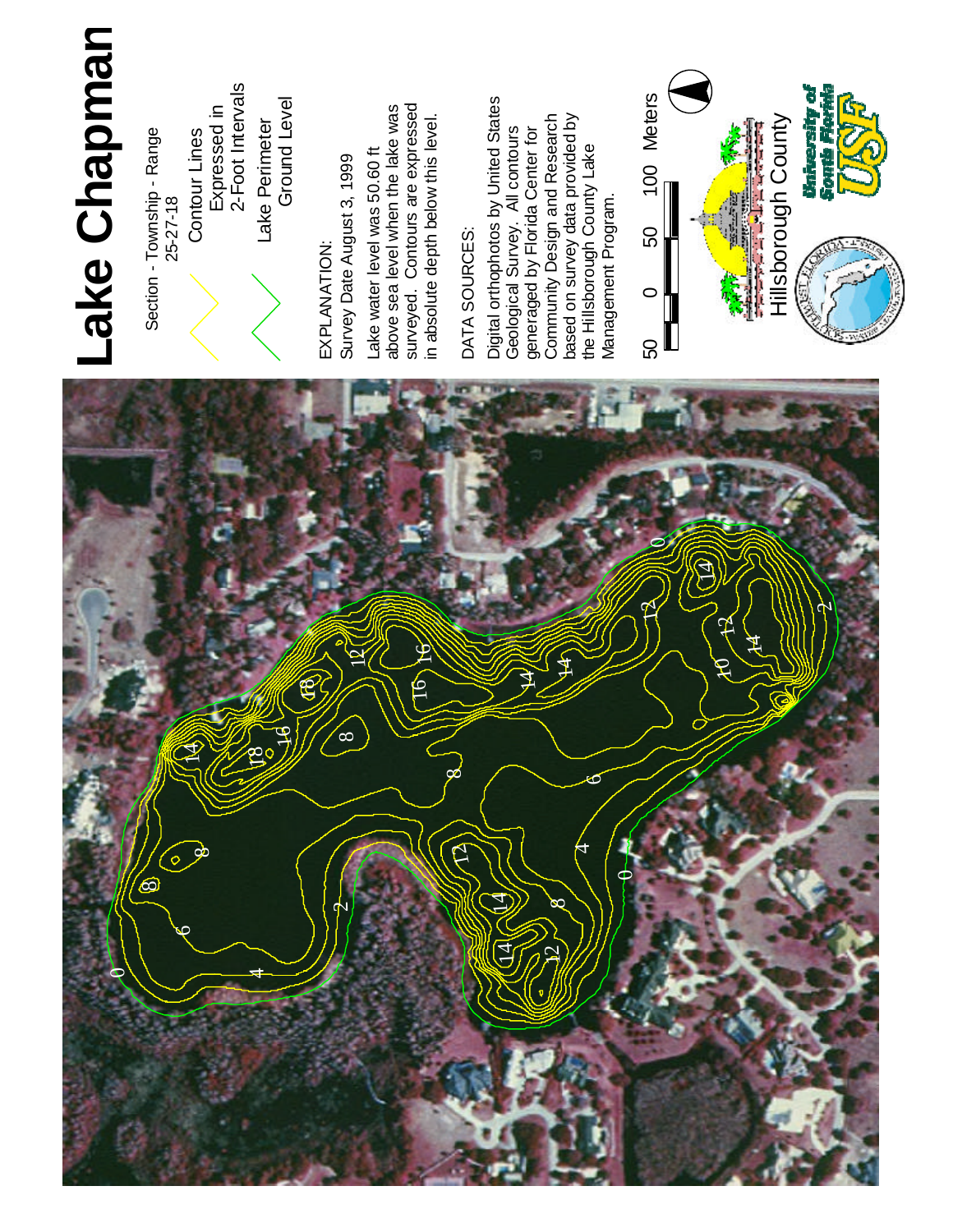

**LAKE ASSESSMENT DOCUMENT**

Lake Chapman 8/3/99 Watershed: Sweetwater Creek

## **II. Ecological Data**

Aquatic Plant Survey

Approximately equispaced sites are haphazardly mapped around the lake and the aquatic plants at each site are surveyed. The total number of species from all sites is used to approximate the total diversity of aquatic plants and the percent of invasive-exotic plants on the lake and in the watershed (Table 2). Many of these plants are considered ecologically harmful, as they tend to out-compete native species. Such "nuisance" plants can also make boating and other recreational activities difficult or impossible. The common and scientific names of plant species found on your lake are listed in Table 3.

> Table 2. Comparison of species diversity between your lake and other assessed lakes located within your watershed.

|                        | Lake Chapman | Sweetwater Creek |  |
|------------------------|--------------|------------------|--|
|                        |              | (Average)        |  |
| Number of Taxa:        | 44           | 30               |  |
| Percent Exotic Plants: | 16%          | 15%              |  |

Table 3. Botanical and common names of the most commonly found plants on your lake. Percent frequency (of occurence), habit (location where found), status (native or exotic), and EPPC status are provided.

| Common Name                            | <b>Plant Species</b>        | Frequency | Habit     | <b>Status</b> | <b>EPPC</b> |
|----------------------------------------|-----------------------------|-----------|-----------|---------------|-------------|
| <b>Alligator Weed</b>                  | Alternanthera philoxeroides | 90%       | Emergent  | Exotic        | Ш           |
| Wild Taro, Dasheen, Coco Yam           | Colocasia esculenta         | 90%       | Emergent  | Exotic        |             |
| Spatterdock, Yellow Pondlily           | Nuphar lutea var. advena    | 90%       | Floating  | Native        | NL          |
| Torpedo Grass                          | Panicum repens              | 80%       | Emergent  | Exotic        |             |
| Cypress                                | Taxodium spp.               | 80%       | Emergent  | Native        | NL.         |
| Southern Red Maple                     | Acer rubrum var. trilobum   | 70%       | Emergent  | Native        | <b>NL</b>   |
| Common Bacopa, Herb-Of-Grace           | Bacopa monnieri             | 70%       | Submersed | Native        | <b>NL</b>   |
| Dayflower                              | Commelina diffusa           | 70%       | Emergent  | Exotic        | NL.         |
| Manyflower Marshpennywort, Water Penny | Hydrocotyl umbellata        | 60%       | Emergent  | Native        | NL.         |
| Water Primroses, Primrosewillow        | Ludwigia spp.               | 60%       | Emergent  | Unknown       | NL.         |
| <b>Climbing Hempvine</b>               | Mikania scandens            | 60%       | Emergent  | Native        | NL          |
| Manatee Mudflower, Baby's Tears        | Micranthemum glomeratum     | 50%       | Submersed | Native        | NL.         |
| Willow                                 | Salix spp.                  | 50%       | Emergent  | Native        | NL.         |
| Pigweed, Water Hemp                    | Amaranthus australis        | 40%       | Emergent  | Native        | NL.         |
| Swamp Fern                             | Blechnum serrulatum         | 40%       | Emergent  | Native        | NL.         |
| False Daisy, Yerba De Tajo             | Eclipta alba (prostrata)    | 40%       | Emergent  | <b>Native</b> | NL          |

Florida Center for Community Design + Research School of Architecture + Community Design University of South Florida 3702 Spectrum Blvd., Suite 180, Tampa, FL 33612 813.974.4042 fax 813.974.6023 http://www.fccdr.usf.edu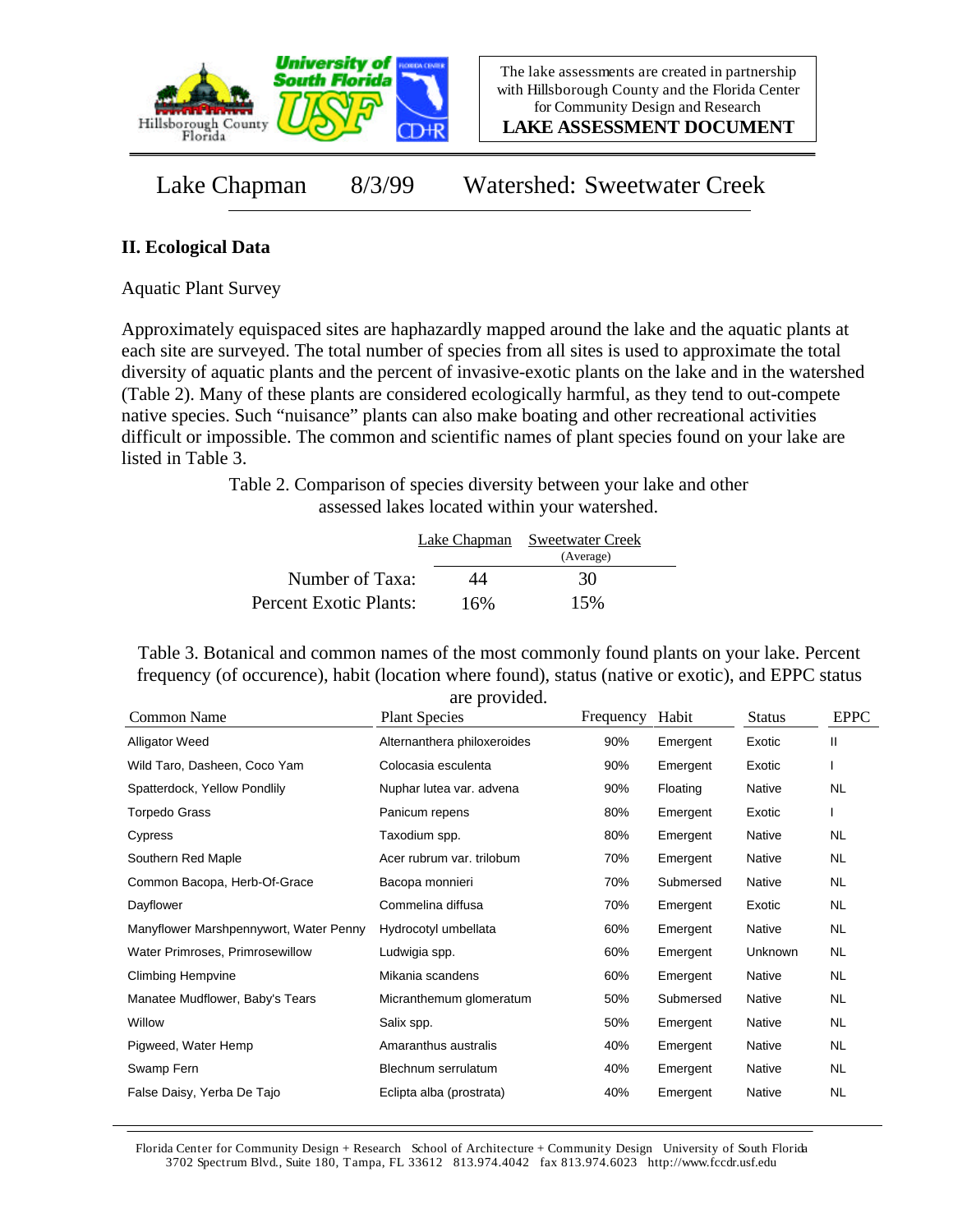# Lake Chapman 8/3/99 Watershed: Sweetwater Creek

| Punk Tree, Melaleuca                       | Melaleuca quinquenervia   | 40% | Emergent    | Exotic        | 1            |
|--------------------------------------------|---------------------------|-----|-------------|---------------|--------------|
| Filamentous Algae, Algal Mats              | Algae, Filamentous        | 30% | Floating    | Native        | <b>NL</b>    |
| Algal Mats, Floating                       | Algal spp.                | 30% | Floating    | Unknown       | Unknow       |
| Camphor-tree                               | Cinnamomum camphora       | 30% | Emergent    | Native        | $\mathbf{I}$ |
| <b>Fragrant Flatsedge</b>                  | Cyperus odoratus          | 30% | Emergent    | Native        | NL.          |
| Frog-fruit, Carpetweed, Turkey Tangle Fogf | Phyla nodiflora           | 30% | Emergent    | <b>Native</b> | <b>NL</b>    |
| Laurel Oak; Diamond Oak                    | Quercus laurifolia        | 30% | Emergent    | Native        | <b>NL</b>    |
| Cattails                                   | Typha spp.                | 30% | Emergent    | Native        | <b>NL</b>    |
| Common Buttonbush                          | Cephalanthus occidentalis | 20% | Emergent    | <b>Native</b> | <b>NL</b>    |
| Sedge                                      | Cyperus spp.              | 20% | Emergent    | Unknown       | <b>NL</b>    |
| Water Hyacinth                             | Eichhornia crassipes      | 20% | Floating    | Exotic        | T            |
| Baldwin's Spikerush, Roadgrass             | Eleocharis baldwinii      | 20% | Submersed   | Native        | <b>NL</b>    |
| Sweetbay Magnolia                          | Magnolia virginiana       | 20% | Emergent    | Native        | <b>NL</b>    |
| Wax Myrtle                                 | Myrica cerifera           | 20% | Emergent    | Native        | <b>NL</b>    |
| Smartweed, Knotweed                        | Polygonum spp.            | 20% | Emergent    | <b>Native</b> | <b>NL</b>    |
| <b>Pickerel Weed</b>                       | Pontederia cordata        | 20% | Emergent    | <b>Native</b> | <b>NL</b>    |
| Water Spangles, Water Fern                 | Salvinia minima           | 20% | Floating    | <b>Native</b> | <b>NL</b>    |
| <b>Brazilian Pepper</b>                    | Schinus terebinthifolius  | 20% | Emergent    | Exotic        | $\mathbf{I}$ |
| Poison Ivy                                 | Toxicodendron radicans    | 20% | Emergent    | Native        | <b>NL</b>    |
| Carolina Mosquito Fern                     | Azolla caroliniana        | 10% | Floating    | Native        | <b>NL</b>    |
| White Beggar-ticks, Romerillo              | Bidens alba               | 10% | Terrestrial | <b>Native</b> | <b>NL</b>    |
| Bog Hemp, False Nettle                     | Boehmeria cylindrica      | 10% | Emergent    | Native        | <b>NL</b>    |
| Golden Canna, Bandana-Of-The-Everglade     | Canna flaccida            | 10% | Emergent    | Native        | <b>NL</b>    |
| Asian Pennywort, Coinwort, Spadeleaf       | Centella asiatica         | 10% | Emergent    | Native        | <b>NL</b>    |
| Southern Wood Fern                         | Dryopteris ludoviciana    | 10% | Emergent    | Native        | <b>NL</b>    |
| Loblolly Bay                               | Gordonia lasianthus       | 10% | Emergent    | Native        | <b>NL</b>    |
| Algae                                      | Periphyton spp.           | 10% | Submersed   | <b>Native</b> | <b>NL</b>    |
| <b>Water Oak</b>                           | Quercus nigra             | 10% | Emergent    | Native        | <b>NL</b>    |
|                                            |                           |     |             |               |              |